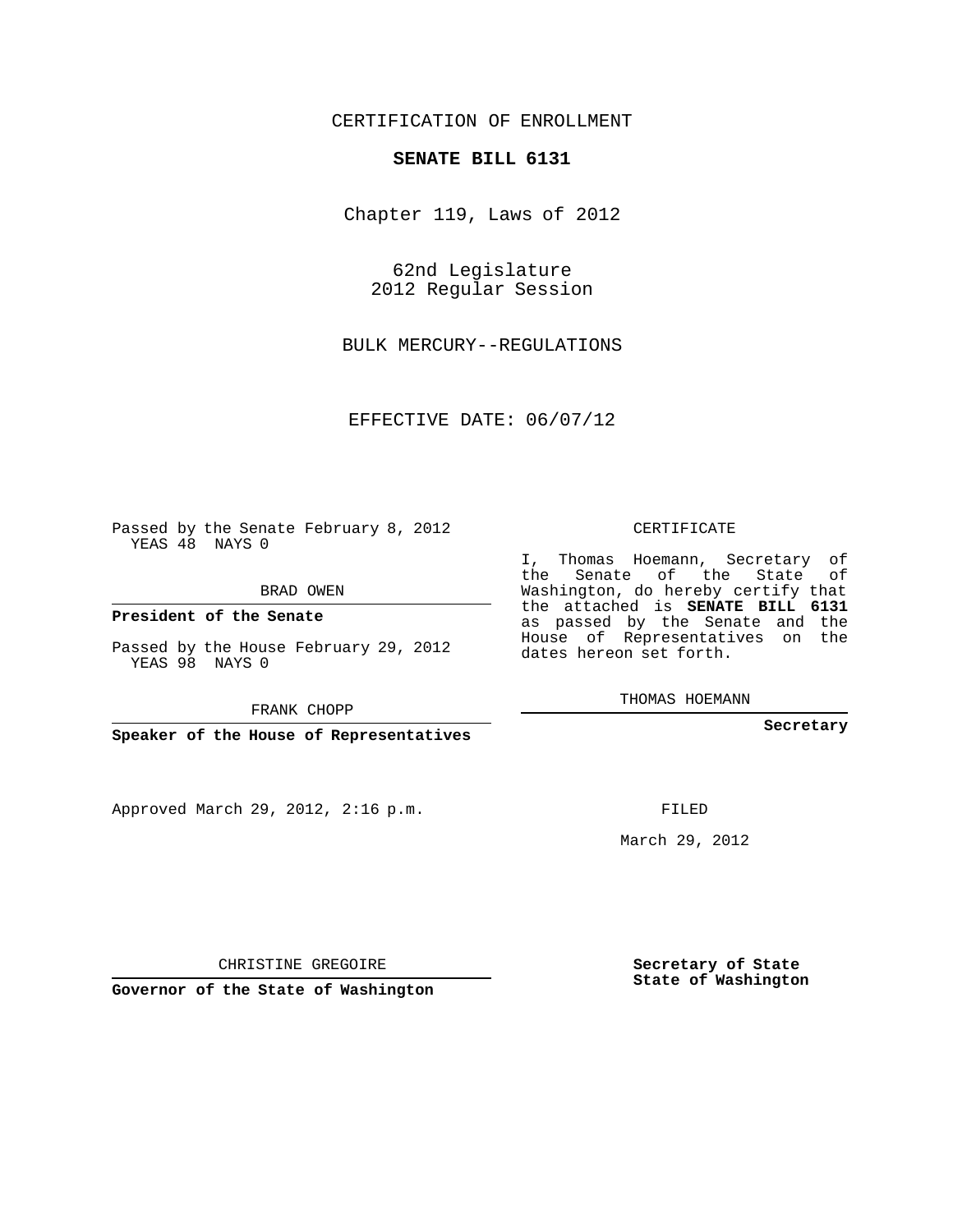## **SENATE BILL 6131** \_\_\_\_\_\_\_\_\_\_\_\_\_\_\_\_\_\_\_\_\_\_\_\_\_\_\_\_\_\_\_\_\_\_\_\_\_\_\_\_\_\_\_\_\_

\_\_\_\_\_\_\_\_\_\_\_\_\_\_\_\_\_\_\_\_\_\_\_\_\_\_\_\_\_\_\_\_\_\_\_\_\_\_\_\_\_\_\_\_\_

Passed Legislature - 2012 Regular Session

**State of Washington 62nd Legislature 2012 Regular Session By** Senators Chase, Delvin, and Kline

Read first time 01/12/12. Referred to Committee on Environment.

 AN ACT Relating to clarifying certain issues with regard to the regulation of bulk mercury; and amending RCW 70.95M.010, 70.95M.050, and 70.95M.100.

BE IT ENACTED BY THE LEGISLATURE OF THE STATE OF WASHINGTON:

 **Sec. 1.** RCW 70.95M.010 and 2010 c 130 s 18 are each amended to read as follows:

 The definitions in this section apply throughout this chapter unless the context clearly requires otherwise.

 (1) "Bulk mercury" includes any elemental, nonamalgamated mercury, 10 regardless of volume quantity or weight and does not include mercury-11 added products as defined in this section or products containing mercury collected for recycling or disposal at a permitted disposal facility.

(2) "Department" means the department of ecology.

(3) "Director" means the director of the department of ecology.

 (4) "Health care facility" includes a hospital, nursing home, extended care facility, long-term care facility, clinical or medical laboratory, state or private health or mental institution, clinic, physician's office, or health maintenance organization.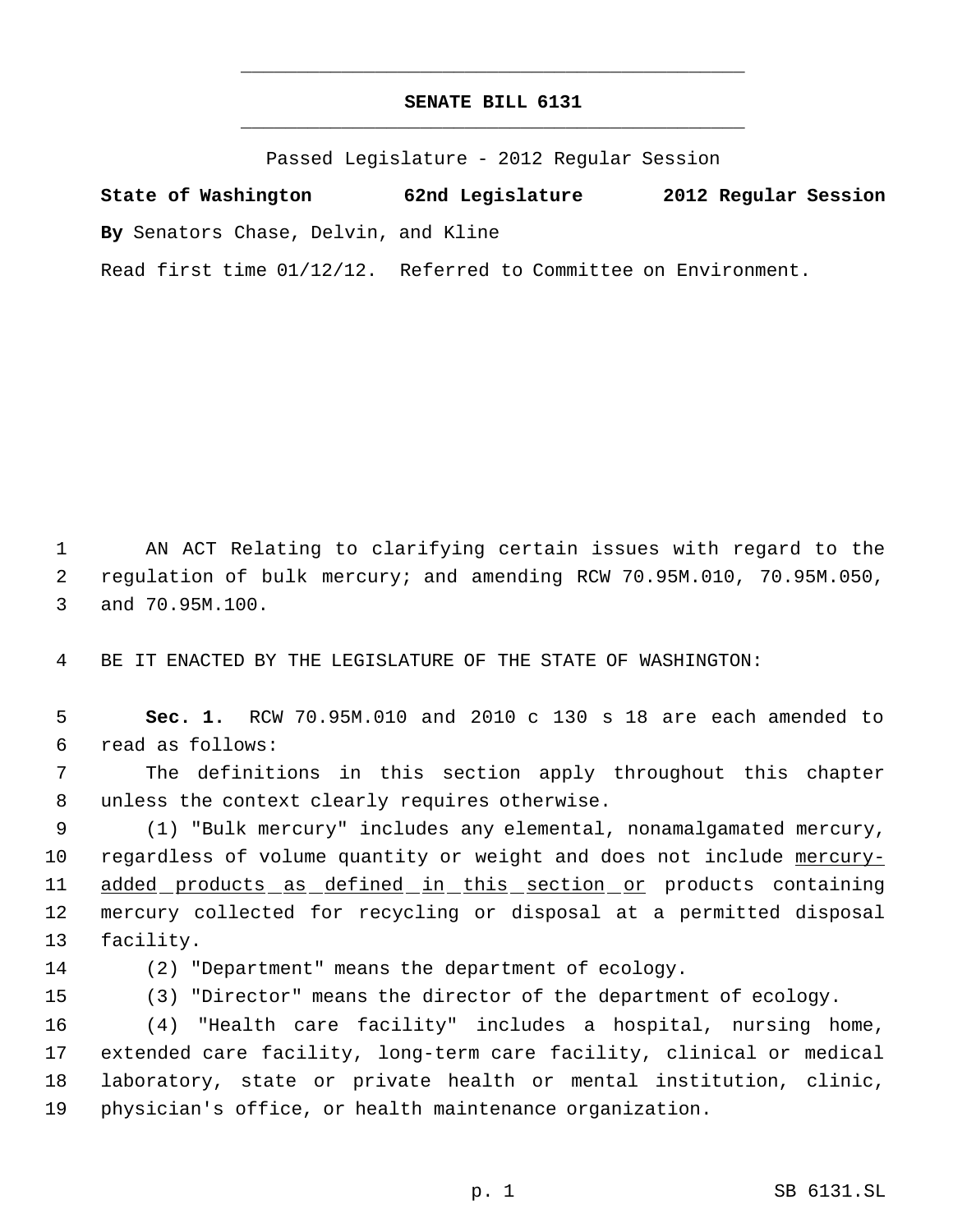(5) "Manufacturer" includes any person, firm, association, partnership, corporation, governmental entity, organization, or joint venture that produces a mercury-added product or an importer or domestic distributor of a mercury-added product produced in a foreign country. In the case of a multicomponent product containing mercury, the manufacturer is the last manufacturer to produce or assemble the product. If the multicomponent product or mercury-added product is produced in a foreign country, the manufacturer is the first importer or domestic distributor.

 (6) "Mercury-added button-cell battery" means a button-cell battery to which the manufacturer intentionally introduces mercury for the operation of the battery.

 (7) "Mercury-added novelty" means a mercury-added product intended mainly for personal or household enjoyment or adornment. Mercury-added novelties include, but are not limited to, items intended for use as practical jokes, figurines, adornments, toys, games, cards, ornaments, yard statues and figures, candles, jewelry, holiday decorations, items of apparel, and other similar products. Mercury-added novelty does not include games, toys, or products that require a button-cell or lithium battery, liquid crystal display screens, or a lamp that contains mercury.

 (8) "Mercury-added product" means a product, commodity, or chemical, or a product with a component that contains mercury or a mercury compound intentionally added to the product, commodity, or chemical in order to provide a specific characteristic, appearance, or quality, or to perform a specific function, or for any other reason. Mercury-added products include those products listed in the interstate mercury education and reduction clearinghouse mercury-added products database, but are not limited to, mercury thermometers, mercury thermostats, mercury barometers, lamps, and mercury switches or relays.

 (9) "Mercury manometer" means a mercury-added product that is used for measuring blood pressure.

 (10) "Mercury thermometer" means a mercury-added product that is used for measuring temperature.

(11) "Retailer" means a retailer of a mercury-added product.

 (12) "Switch" means any device, which may be referred to as a switch, sensor, valve, probe, control, transponder, or any other apparatus, that directly regulates or controls the flow of electricity,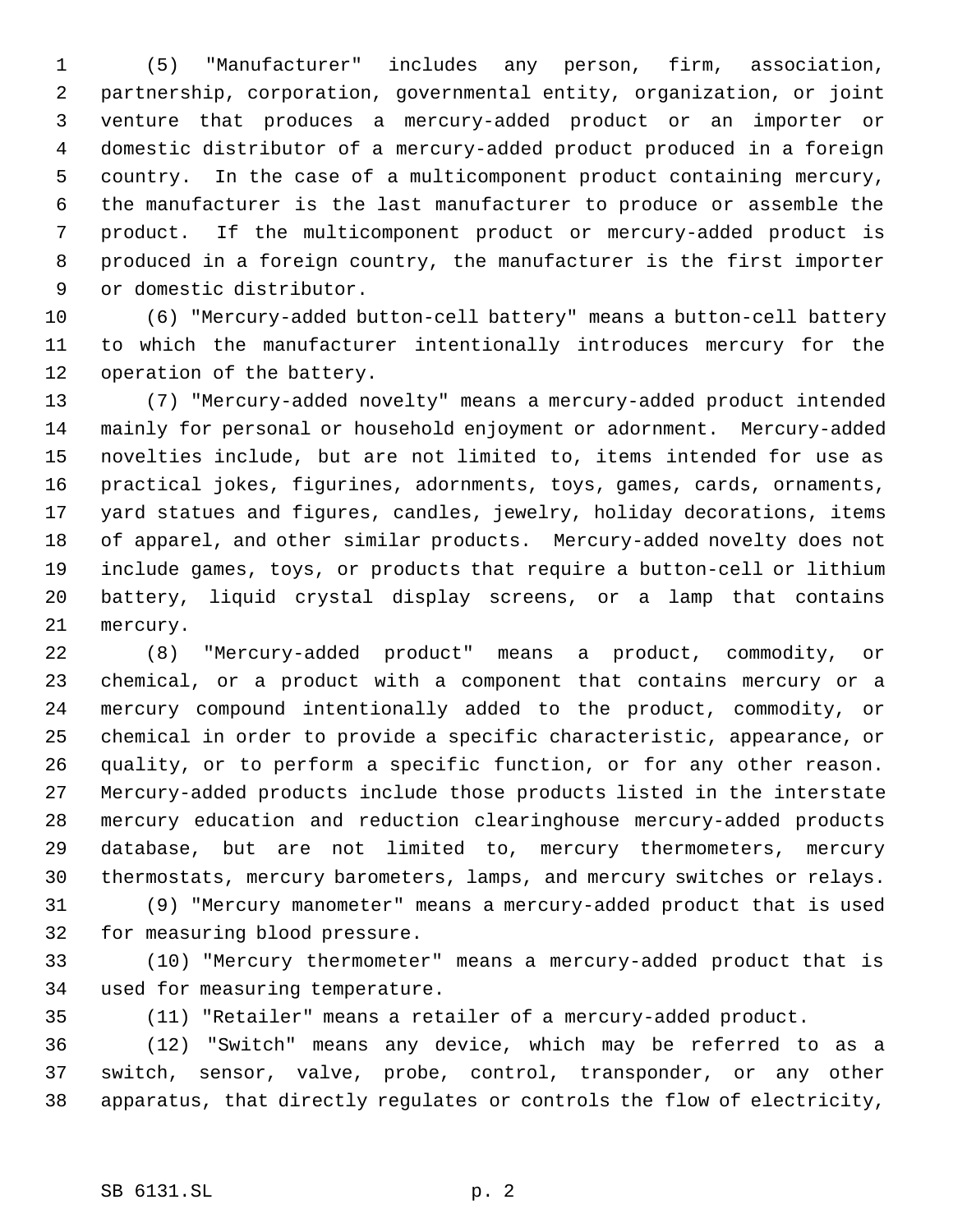gas, or other compounds, such as relays or transponders. "Switch" includes all components of the unit necessary to perform its flow control function. "Automotive mercury switch" includes a convenience switch, such as a switch for a trunk or hood light, and a mercury switch in antilock brake systems. "Utility switch" includes, but is not limited to, all devices that open or close an electrical circuit, or a liquid or gas valve. "Utility relay" includes, but is not limited to, all products or devices that open or close electrical contacts to control the operation of other devices in the same or other electrical circuit.

(13) "Wholesaler" means a wholesaler of a mercury-added product.

 **Sec. 2.** RCW 70.95M.050 and 2010 c 130 s 19 are each amended to read as follows:

 (1) Effective January 1, 2006, no person may sell, offer for sale, or distribute for sale or use in this state a mercury-added novelty. A manufacturer of mercury-added novelties must notify all retailers that sell the product about the provisions of this section and how to properly dispose of any remaining mercury-added novelty inventory.

 (2)(a) Effective January 1, 2006, no person may sell, offer for sale, or distribute for sale or use in this state a manometer used to measure blood pressure or a thermometer that contains mercury. This subsection (2)(a) does not apply to:

 (i) An electronic thermometer with a button-cell battery containing mercury;

 (ii) A thermometer that contains mercury and that is used for food research and development or food processing, including meat, dairy products, and pet food processing;

 (iii) A thermometer that contains mercury and that is a component of an animal agriculture climate control system or industrial measurement system or for veterinary medicine until such a time as the system is replaced or a nonmercury component for the system or application is available;

 (iv) A thermometer or manometer that contains mercury that is used for calibration of other thermometers, manometers, apparatus, or equipment, unless a nonmercury calibration standard is approved for the application by the national institute of standards and technology;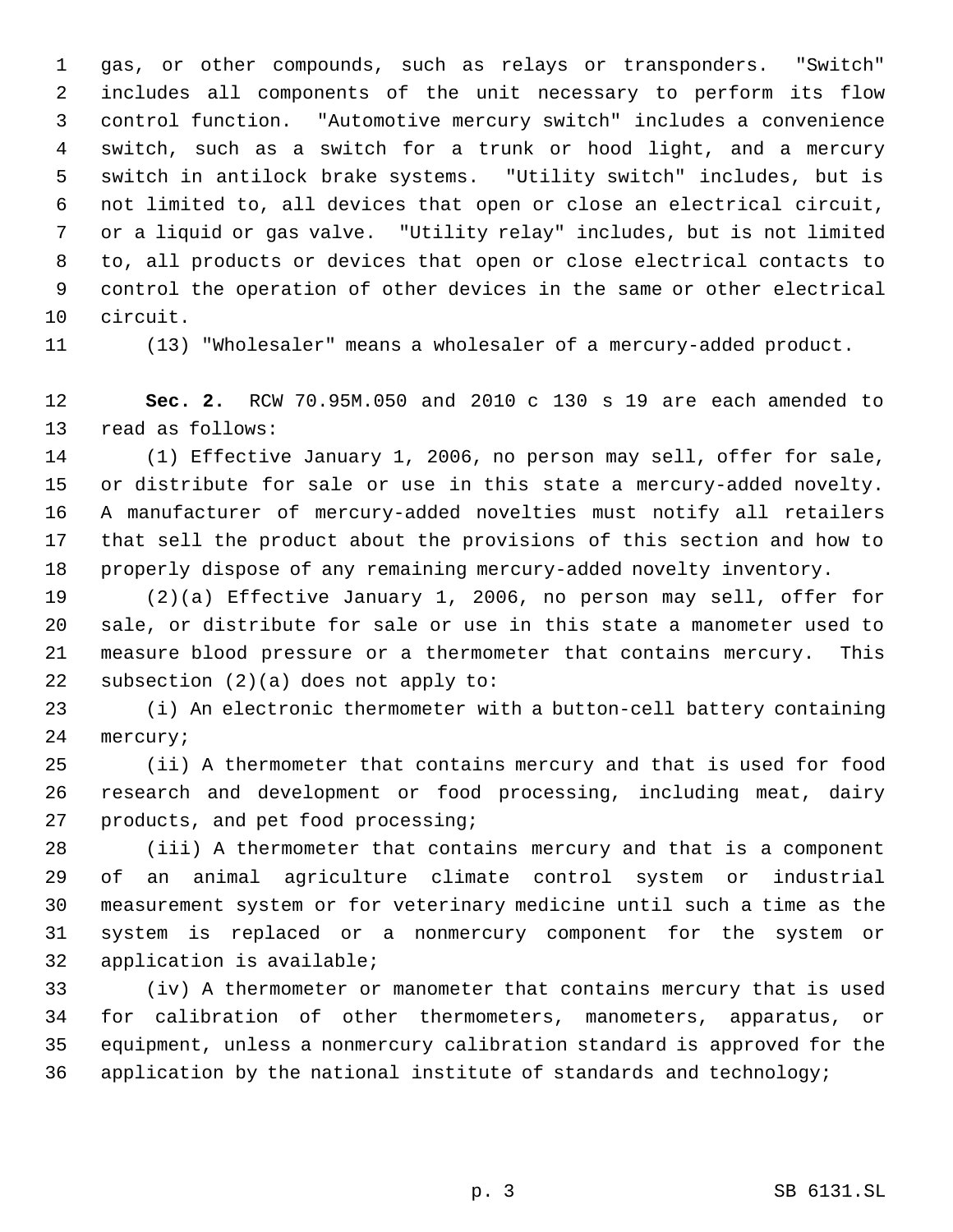(v) A thermometer that is provided by prescription. A manufacturer of a mercury thermometer shall supply clear instructions on the careful handling of the thermometer to avoid breakage and proper cleanup should a breakage occur; or

 (vi) A manometer or thermometer sold or distributed to a hospital, or a health care facility controlled by a hospital, if the hospital has adopted a plan for mercury reduction consistent with the goals of the mercury chemical action plan developed by the department under section 302, chapter 371, Laws of 2002.

 (b) A manufacturer of thermometers that contain mercury must notify all retailers that sell the product about the provisions of this section and how to properly dispose of any remaining thermometer inventory.

 (3) Effective January 1, 2006, no person may sell, install, or reinstall a commercial or residential thermostat that contains mercury unless the manufacturer of the thermostat conducts or participates in a thermostat recovery or recycling program designed to assist contractors in the proper disposal of thermostats that contain mercury in accordance with 42 U.S.C. Sec. 6901, et seq., the federal resource conservation and recovery act.

 (4) No person may sell, offer for sale, or distribute for sale or use in this state a motor vehicle manufactured after January 1, 2006, if the motor vehicle contains an automotive mercury switch.

 (5) Nothing in this section restricts the ability of a manufacturer, importer, or domestic distributor from transporting products through the state, or storing products in the state for later distribution outside the state.

 (6) Effective June 30, 2012, the sale or purchase and delivery of bulk mercury is prohibited, including sales through the internet or sales by private parties. However, the prohibition in this subsection does not apply to immediate dangerous waste recycling facilities or treatment, storage, and disposal facilities as approved by the department and sales to research facilities, or industrial facilities that provide products or services to entities exempted from this chapter. ((The facilities described in this subsection must submit an inventory of their purchase and use of bulk mercury to the department 37 on an annual basis, as well as any mercury waste generated from such actions.))